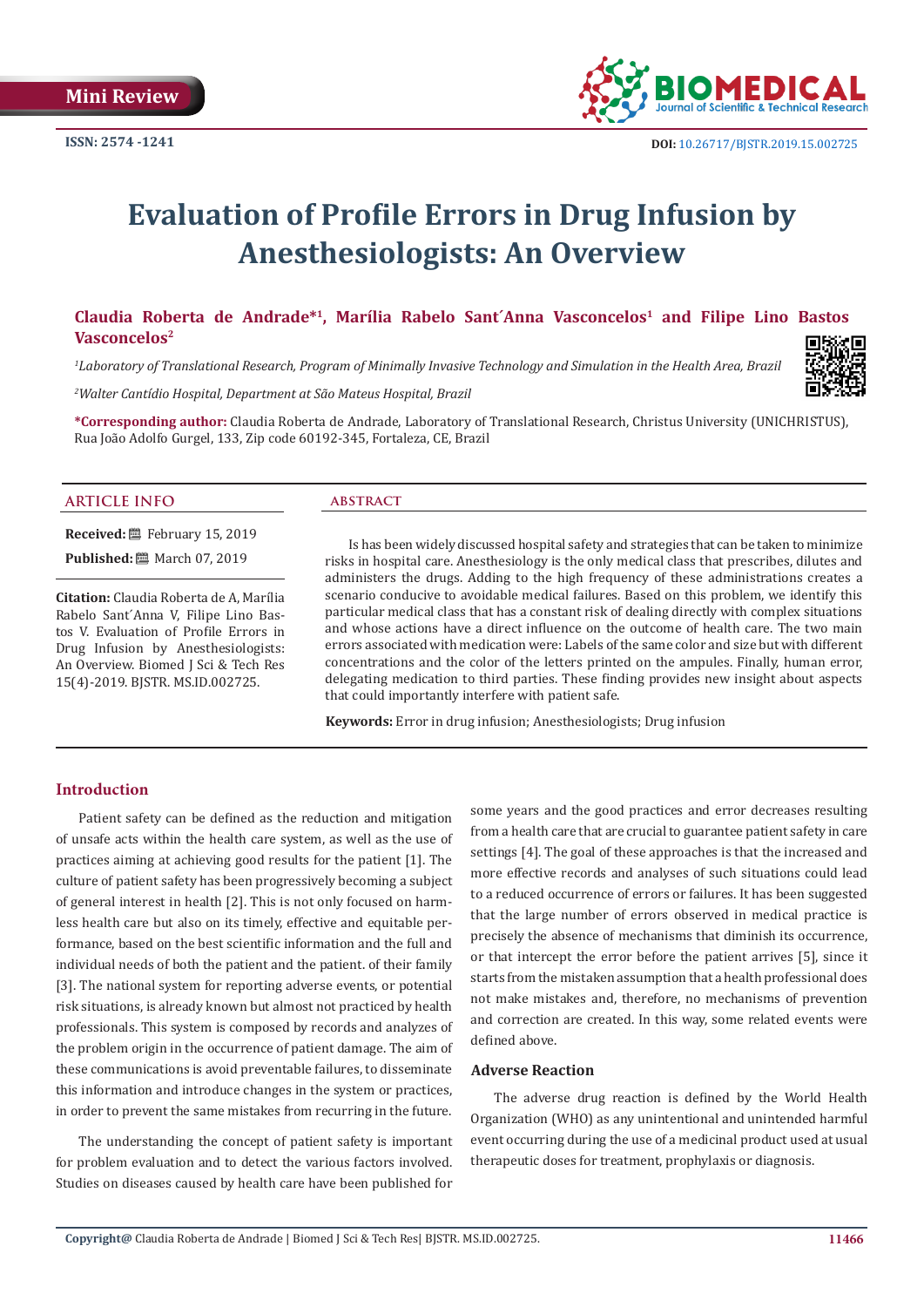# **Adverse Events**

The adverse event is defined as the occurrence, in humans, of any undesirable effect resulting from the use of products under sanitary surveillance. This has to be reported to the responsible sectors of health institutions and / or regulatory agencies. Promoting the adoption of preventive measures ensures greater patient care. (Resolution-DRC No 23 from Apr. 4th, 2012). The adverse drug event involves different situations, including adverse drug reaction and therapeutic ineffectiveness [6]. According to TOMÁS and GI-MENA [7], the incidence of adverse events in emergency services is estimated between 1.6 and 14%, considering different studies and methodologies adopted. In Brazil, a study with patients admitted to hospitals in Rio de Janeiro observed 5.6% of adverse drug events [8]. Another study carried out in the country, in the Center-West region, revealed a frequency of 8% of adverse drug events in hospitalized patients [9] and the adverse events to severe drugs are the most reported because they cause harm to patients [10]. Thus, the importance of monitoring and reporting of adverse events is evidenced, justifying the accomplishment of this communication.

# **Medication Error**

Medication error, according to the National Coordinating Council for Medication Error Reporting and Prevention is any avoidable event that causes or induces the inappropriate use of a medication, being the medication in the control of the health professional, patient or consumer [11,12]. Researchers who studied the subject in Brazilian public hospitals, have identified problems in the administration of 30% of cases4, in the present communication, it was observed that the use of drug in the treatment of disease is not a problem. National Agency of Sanitary Surveillance [13] states that medication error is any avoidable event that, in fact or potentially, may lead to inappropriate use of medication. The error can be related to professional practice, products used in the area of health, procedures, communication problems, including prescription, labels, packaging, names, preparation, dispensing, distribution, administration, education, monitoring and use of medicines. It is important for institutions to encourage notification and for professionals included in the practice to have awareness of their importance beyond their knowledge. The lack of notification of the error related to medication is a worldwide problem, because even today there is a punitive culture, compromising the veracity of the data [14].

# **Causes of Medication Errors**

The commitment with medicine is from different health professionals, such as doctor, by prescription; pharmacist, for the release and distribution; and the nursing team, by management and supervision. It is crucial to each step of the medication process, however, in the preparation stage, the error must be distinguished, since it is the stage that precedes administration to the patient [15]. Non-existent knowledge and inexperience were also identified as relevant factors for the occurrence of errors [3]. Yamamoto [14] also reported that the higher incidence of errors with medication was associated with the incorrect rate of drug infusion. It was then realized that this type of error is linked to the infusion pump programming and its malfunction due to the handling, proving that the training of the professionals is of paramount importance. Most of the errors observed in medical practice were noted by the absence of mechanisms that diminish their occurrence, or that intercept the error before reaching the final consumer - the patient. According to Carvalho et al. [15] are environmental, psychological and physiological factors combined that provide the error in the practice of medicine. The figure below presents the main factors that interfere in the occurrence of errors (Figure 1).



# **ANVISA Legislation**

According to the National Agency for Sanitary Surveillance (ANVISA) Medicines Labeling Regulation16, parenteral solutions, families of similar medicines should be of the same label color, this color being pre-established in a specific annex. It is, however, clear that medications with different potencies and similar names, such as Ephedrine and Epinephrine (Figure 2), may be confounding factors. It can still be mentioned the fact that there is nothing on the form of ampoules, but drugs of quite different potencies, but from the same family have the same color of the label and the same ampoule format, these factors being confusing, especially in situations of urgency (Figure 3).



**Figure 2:** De Andrade et al. [13].